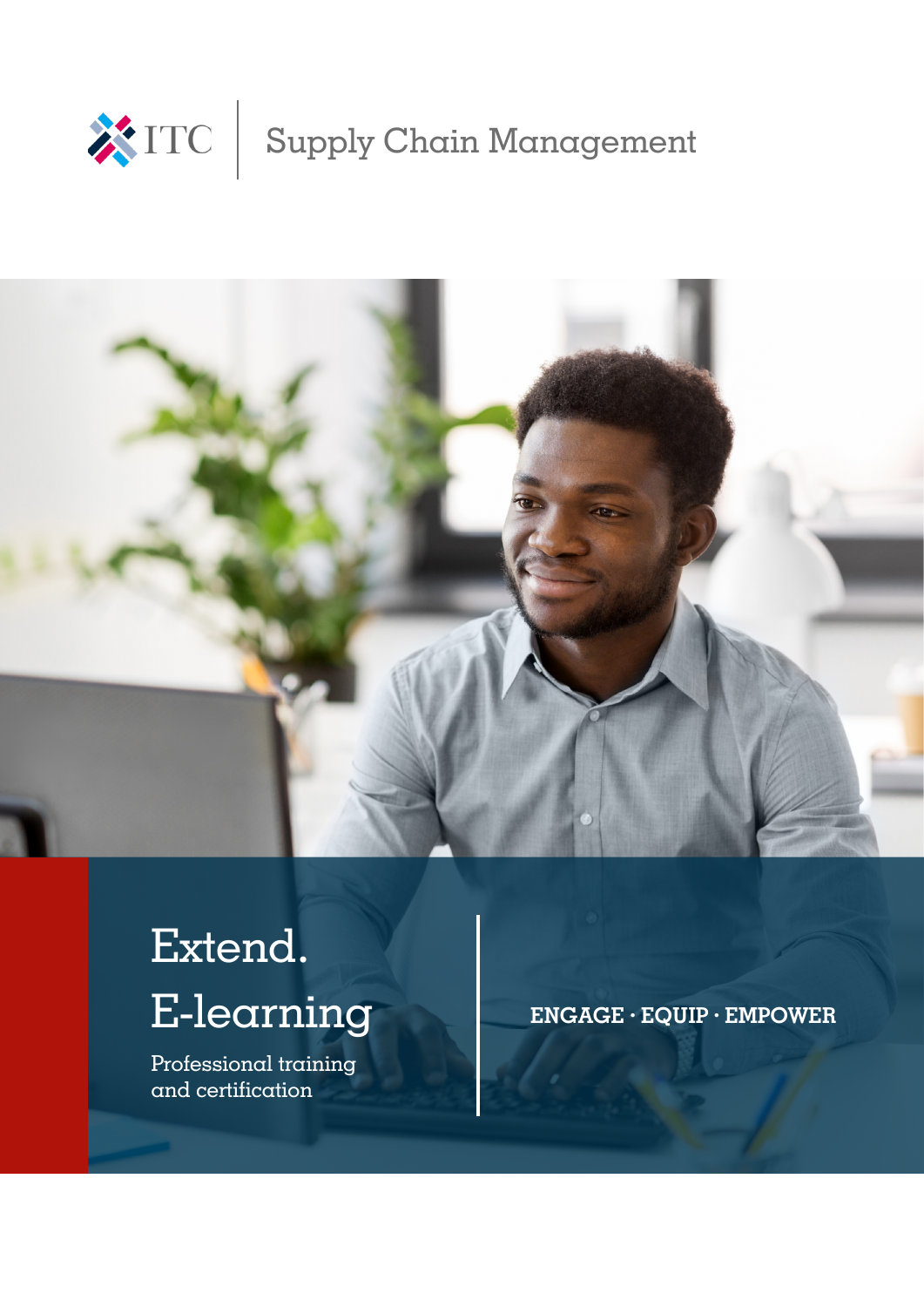## **E-LEARNING FOR SUPPLY CHAIN SKILLS DEVELOPMENT**

In partnership with the **ITC E-learning Programme,** our **diploma** and **certificate-level**  training in supply chain management will soon be available online.

- ▶ We are **extending** our leading training programme in supply chain management into an electronic learning format. From ITC's perspective, 'e-learning' is a tool for SMEs and professionals to learn how to enhance and internationalize their business skills.
- $\blacktriangleright$  Each course module will be available as a separate, online, course: **Strategy and Planning, Sourcing, Operations** and **Logistics.** Participants will be able to take online exams and achieve the Diploma in Supply Chain Management.
- X Online education is a **proven complement** to **face-to-face** programming and participants can choose to take a **blend** of in-person and e-learning courses.
- $\triangleright$  By making its supply chain management training available online, ITC is adapting to the needs and availability of participants on a global scale.
- The ITC Supply Chain Management Programme also provides free introductory e-learning courses, offered on a cyclical basis, via the **SME Trade Academy.**

## **OUR INTRODUCTORY E-LEARNING COURSES**



#### **INTRODUCTION TO INTERNATIONAL TRANSPORT AND LOGISTICS**

This course introduces small and medium enterprises (SMEs) to the basic transport and logistical requirements of export operations, including cross-border sea freight, air freight and packaging procedures. It showcases the main operational differences between domestic and international trade, allowing participants to better apprehend their operational and managerial performance in terms of trade logistics.

#### **Available in: English**

## **INTRODUCTION TO SUPPLY CHAIN MANAGEMENT**

This course introduces the participant to supply chain management and its importance in businesses for managing the supply chain key competencies and trade-offs. The module provides a practical model for positioning purchased and inventory items and developing appropriate strategies to manage the competencies that will help businesses become more operational effective and competitive.

### **Available in: English | Spanish**

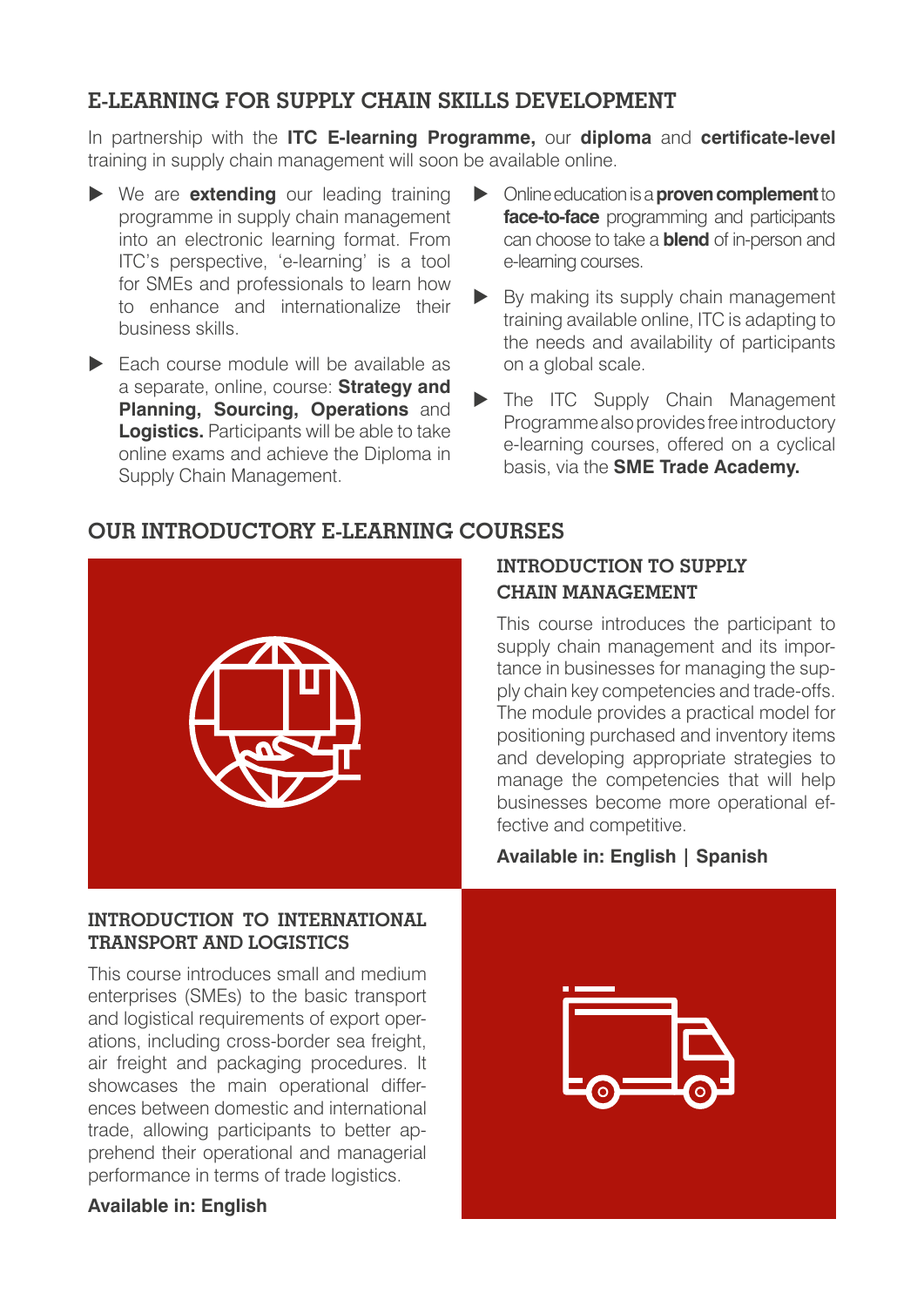

free of charge: learning.intracen.org

*The free courses prepare participants to register for training towards a professionally recognized certificate or the Diploma in*  Register for courses, **Supply Chain Management.** 

# **THE SCM CAMPUS: OUR VIRTUAL LEARNING SPACE**

The **SCM Campus** is a Virtual Learning Space (VLS) for the ITC Supply Chain Management Programme. The **SCM Campus** promotes **continuous** learning by moving away from timebound courses - with defined start and end dates - to facilitating **social** learning among participants through a formal and **structured** experience.

E-learning **course modules** will be offered through the SCM Campus that consists of three components:

- **1. Community:** The Community mode is the most direct way for users to interact. It includes a general Facebook-style news feed that displays news, announcements and other relevant posts.
- **2. Catalogue:** The Catalogue is our content repository. It contains all courses, videos, audio files, documents and tools. All of this content is organized in a Netflix-style catalogue that users can customize.
- **3. My Profile:** The My Profile mode contains all of a user's personal information, including a record of their progress on various activities.

The SCM Campus comes with detailed analytics to monitor participant progress and engagement, as well as gamification options to motivate completion.

**Partner institutions** can manage participants, trainer / exam schedules, invoices, forums, resources and events. Institutions that wish to adopt a **blended** / **distance learning** approach should **contact ITC**.

**Participants** can register and take exams, access resources, webinars, additional learning, forums, badges, certification and events. E-learning options will be available to participants in countries **where no institution is present**.

**Trainers** can access resources, online training, manage discussion forums and webinars.

**For more information, visit: SUPPLYCHAIN.INTRACEN.ORG**